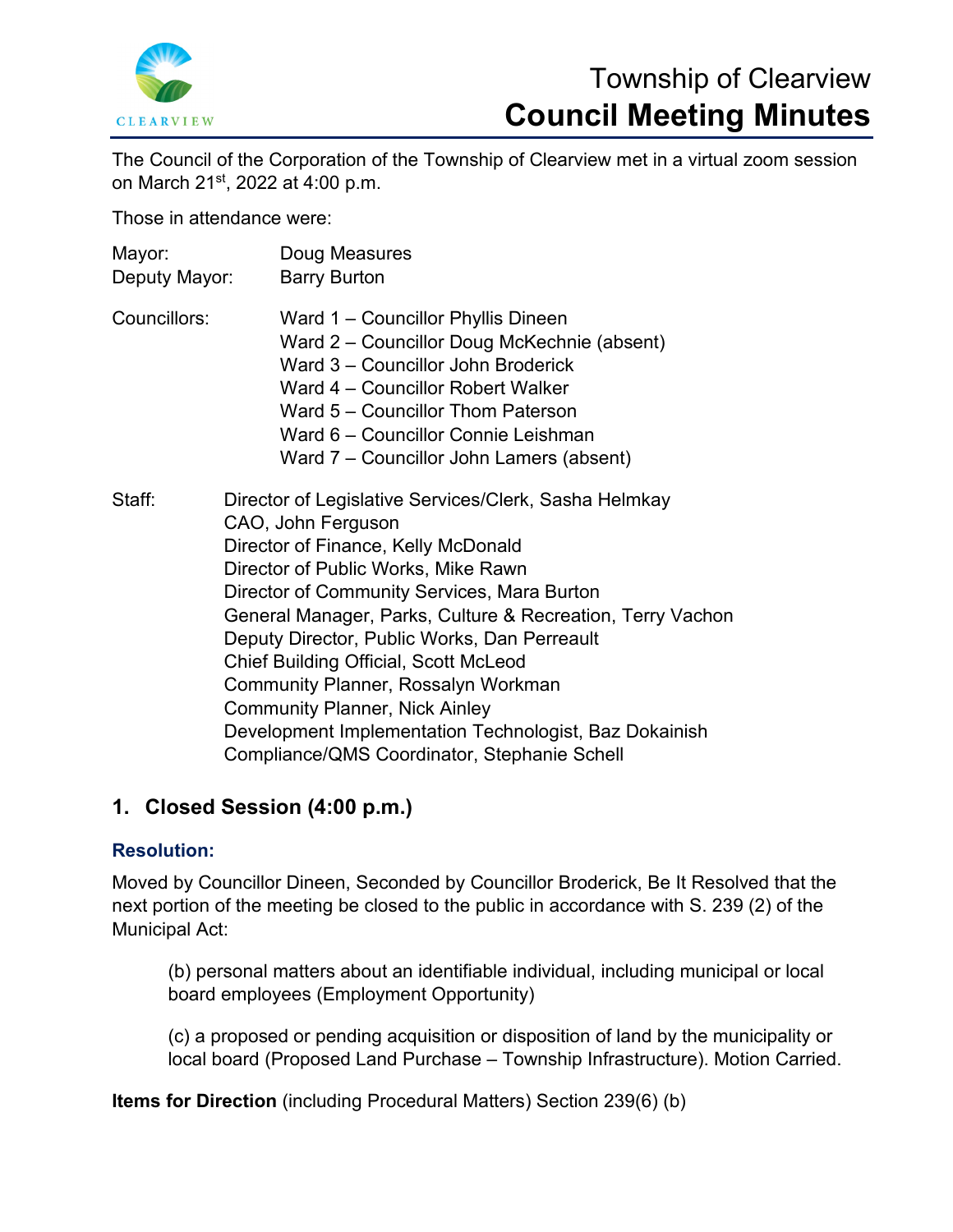- a) Approval of Closed Minutes
- b) Items for Closed Session:
	- Employment Opportunity
	- Proposed Land Purchase Township Infrastructure
- c) Identification of items to arise in open session
- d) Resolution to reconvene into open session

Mayor Measures began the regular meeting by reading the Township's Indigenous Land Acknowledgement.

## **2. Approval of Agenda (5:30 p.m.)**

## **Resolution:**

Moved by Councillor Broderick, Seconded by Councillor Walker, Be It Resolved, that Council of the Township of Clearview hereby approve the agenda dated March 21<sup>st</sup>, 2022 as presented. Motion Carried.

## **3. Disclosure of Pecuniary Interest and General Nature Thereof**

## **4. Public Participation**

- **4.1 Monica Branigan (Support for Speed Reductions)**
- **4.2 Valerie Bradey (Christmas Decorations Station Park)**
- **4.3 Tom Arndt (Support for Speed Reduction By-law)**

Mayor Measures addressed all items submitted under Public Participation.

## **5. Deputations & Presentations**

## **5.1 Collingwood General & Marine Hospital - Hospital Strategic Plan Refresh and Redevelopment Update**

**Presentation by:** Norah Holder, CGMH President & CEO and Michael Lacroix, Vice President Corporate Services, CFO & CIO

CGMH President Norah Holder provided Council with an overview of the Collingwood Hospital's Strategic Directions for 2022. The four original directions were first established for 2018-2020, with the Hospital refreshing them over the last year with new goals associated with each of them. The four directions are: Patient Experience, Partnerships, Innovation and Our People. Vice President Michael Lacroix updated Council on the Hospital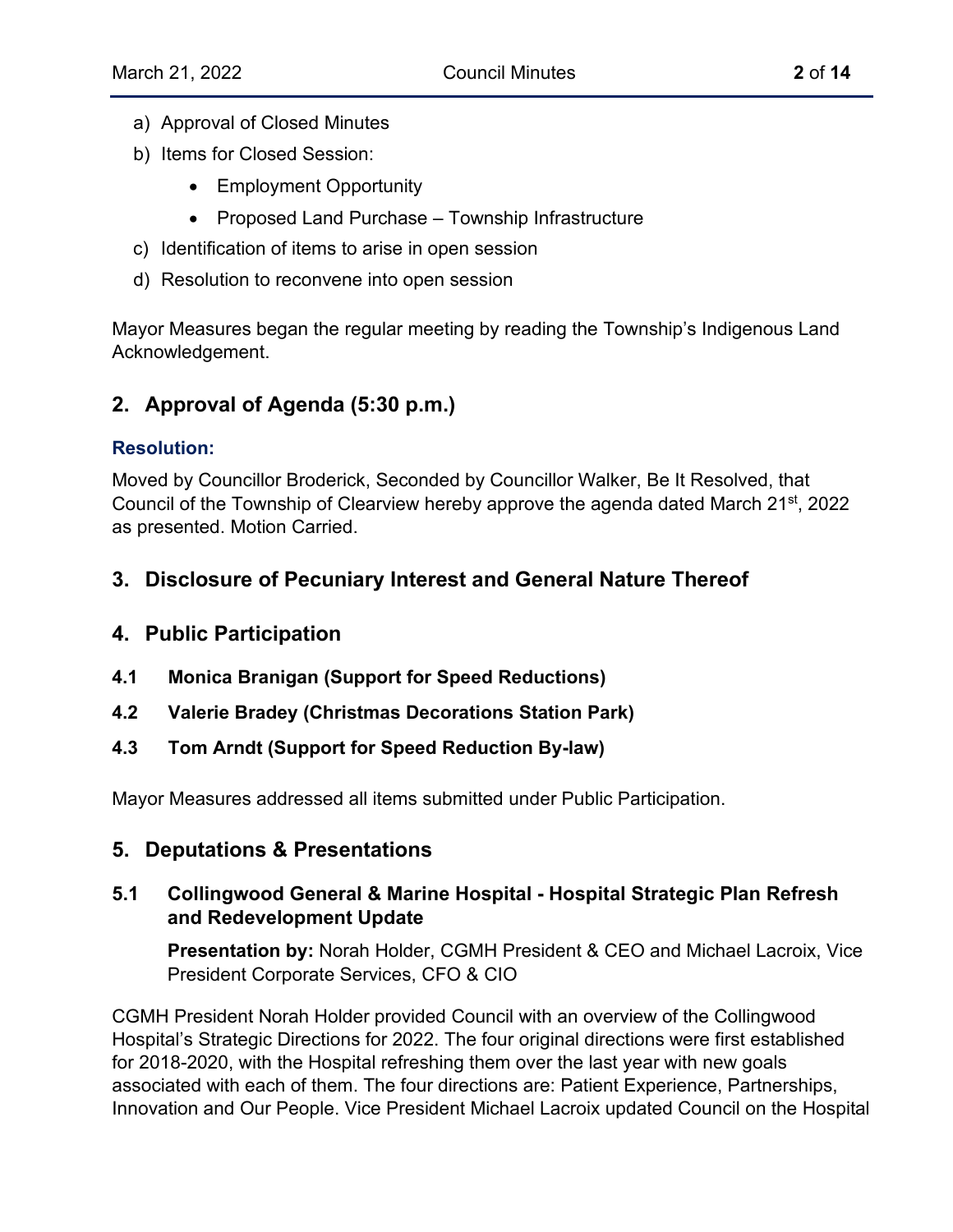Development Project advising that they are in stage 2 planning, with confirmation that the development project will result in a state of the art facility. Currently, they are advising with user groups and external stakeholders on the what the needs are for the redevelopment and the size of facility required to accommodate these needs.

Mayor Measures thanked Norah and Michael for their presentation and congratulated Norah on her upcoming retirement.

## **5.2 Opposition to Speed Reductions on Township Roads**

Addressing Council to restate opposition to speed reductions on various Township roads based on Township policies and procedures and the negative impact in can have on the local economy.

#### **Presentation by:** Gord Zeggil

Gord Zeggil made a verbal presentation to Council speaking on behalf of a group of business owners regarding the proposed speed reductions on certain Township roads. Mr. Zeggil discussed different aspects of Simcoe County's Transportation speed report and the little effect that reduction or increase of speed limits (within certain thresholds) have on the actual speed of drivers. Mr. Zeggil also read aloud a letter/legal opinion that he requested himself from Miller Thomson LLP, providing a legal perspective on the Township's speed reduction proposals. This letter discussed the speed reductions in relation to the Township's Traffic Calming Policy and how community involvement and support is important in these decisions. It also advised that Council should follow its policies before passing any by-laws on speed reductions.

Mr. Zeggil asked a number of questions with Council providing follow-up and asking their own questions.

Mayor Measures thanked Mr. Zeggil for his presentation to Council.

## **6. Public Meeting**

No public meetings.

## **7. Approval of Minutes of Council Meeting**

#### **Resolution:**

Moved by Councillor Broderick, Seconded by Deputy Mayor Burton, Be It Resolved that Council of the Township of Clearview hereby approve the Minutes of the March 7, 2022 Council Meeting as presented. Motion Carried.

## **8. Business arising from Minutes**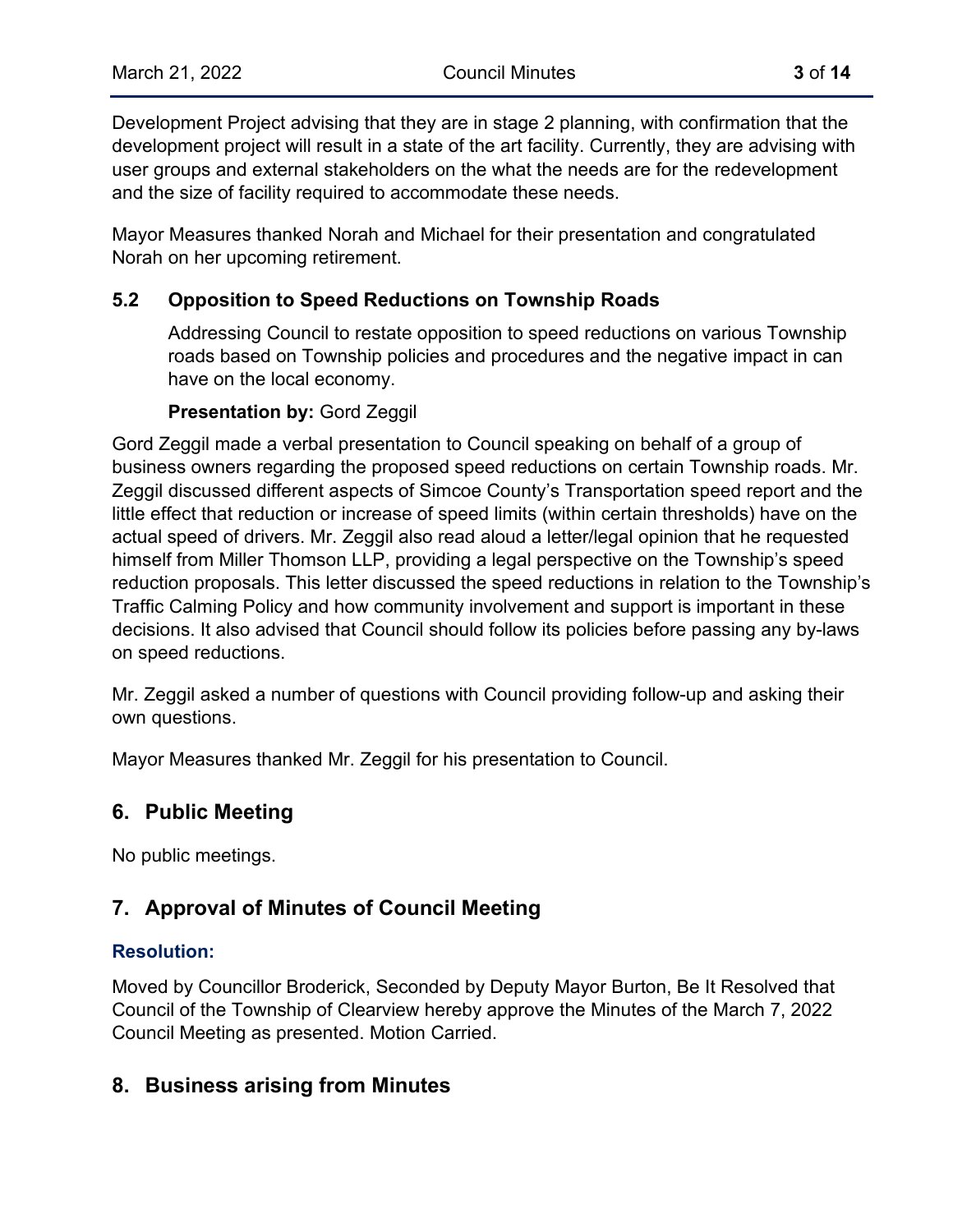### **8.1 Councillor Leishman Motion to Reconsider – Speed Reduction on Fairgrounds Road from the March 7, 2022 Meeting**

#### **Resolution - Motion to Reconsider:**

Moved by Councillor Leishman, Seconded by Councillor Dineen, Be It Resolved that Council of the Township of Clearview hereby reconsider the motion passed at the March 7, 2022 Council meeting approving reducing the speed limit and expenditure to do so on Fairgrounds Road, related to staff report PW-007-2022. Motion Carried.

#### **The motion to reconsider was decided in the affirmative, so the reconsideration of the original motion was the next order of business.**

#### **Resolution - Original Motion:**

Moved by Councillor Leishman, Seconded by Councillor Broderick, Be It Resolved that Council of the Township of Clearview hereby:

- 1) Approves reducing the speed limit on Fairgrounds Road from 80km/hr to 60 km/hr from County Road 9 to County Road 91 and from 33/34 Side Road to the town limits (Beachwood Road) to address vertical alignment and cross section constraints for multi-modal travel by directing staff to present the speed reduction by-law at the next Council meeting; and,
- 2) That the expenditure in the amount of \$18,551.64 to reduce the speed on the road be funded through the Public Works Capital Budget for Traffic Control Devices. Motion referred.

#### **Motion to Refer:**

Moved by Councillor Paterson, Seconded by Councillor Leishman, Be It Resolved that the report and motion regarding reducing the Speed Limit on Fairgrounds Road from the March  $7<sup>th</sup>$ , 2022, meeting be referred back to staff to discuss with legal counsel and the Township's insurance company the liability implications for the speed reductions; and,

That the report be brought back to Council no later than June 30, 2022, to outline the liability response.

#### **Recorded Vote**

Mayor Measures requested a recorded vote on the motion to refer (Speed Reduction on Fairgrounds Road).

| <b>Council Member</b>         | Yea    | <b>Nay</b> |
|-------------------------------|--------|------------|
| Ward 1 – Councillor Dineen    |        |            |
| Ward 2 – Councillor McKechnie | Absent |            |
| Ward 3 – Councillor Broderick |        |            |
| Ward 4 – Councillor Walker    |        |            |
| Ward 5 – Councillor Paterson  |        |            |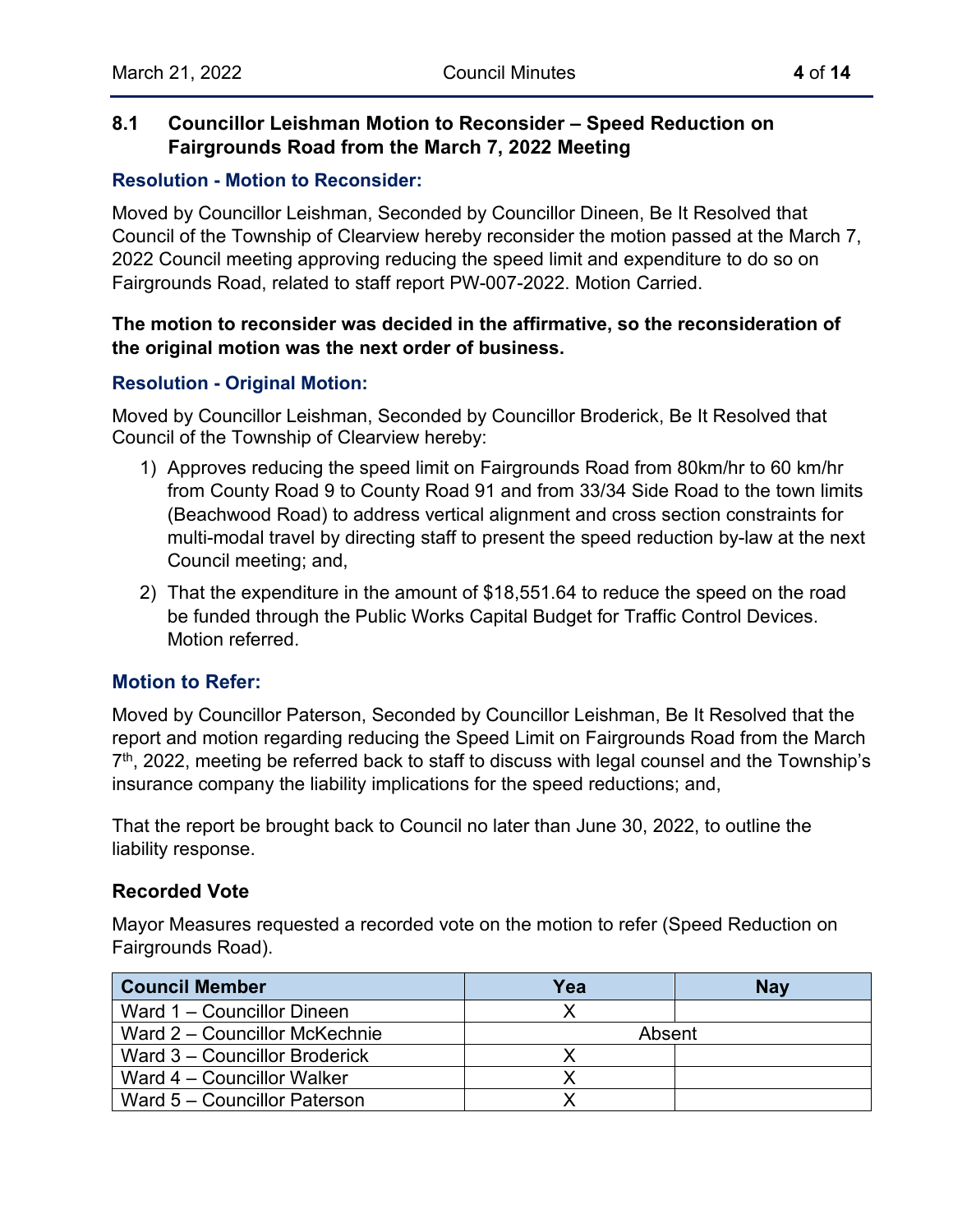| <b>Council Member</b>        | Yea    | <b>Nav</b> |
|------------------------------|--------|------------|
| Ward 6 - Councillor Leishman |        |            |
| Ward 7 – Councillor Lamers   | Absent |            |
| Deputy Mayor Burton          |        |            |
| <b>Mayor Measures</b>        |        |            |

Motion Carried.

## **8.2 Councillor Leishman Motion to Reconsider – Speed Reduction on Riverside Drive and Concession 6 North from the March 7, 2022 Meeting**

#### **Resolution - Motion to Reconsider:**

Moved by Councillor Leishman, Seconded by Councillor Dineen, Be It Resolved that Council of the Township of Clearview hereby reconsider the motion passed at the March 7, 2022 Council meeting approving reducing the speed limit and the expenditure to do so on Riverside Drive and Concession 6 North, related to staff report PW-007-2022. Motion Carried.

#### **The motion to reconsider was decided in the affirmative, so the reconsideration of the original motion was the next order of business.**

#### **Resolution - Original Motion:**

Moved by Councillor Walker, Seconded by Councillor Leishman, Be It Resolved that Council of the Township of Clearview hereby:

- 1) Approves reducing the speed limit on Riverside Drive from 70km/hr to 60km/hr from County Road 9 to 15/16 Sideroad and Concession 6 North from County Road 91 for 1.1 km be reduced from 80 km/hr to 60 km/hr and from where the 50km/hr zone ends to the Poplar Side Road be changed from 80 km/hr to 60 km/hr, to address horizontal alignment constraints by directing staff to present the speed reduction by-law at the next Council meeting; and,
- 2) That the expenditure in the amount of \$11,854.00 to reduce the speed on the road be funded through the Public Works Capital Budget for Traffic Control Devices. Motion referred.

#### **Motion to Refer:**

Moved by Councillor Paterson, Seconded by Deputy Mayor Burton, Be It Resolved that the report and motion regarding reducing the Speed Limit on Riverside Drive and Concession 6 North (the three different sections of the road) from the March  $7<sup>th</sup>$ , 2022, meeting be referred back to staff to discuss with legal counsel and the Township's insurance company the liability implications for the speed reductions; and,

That the report be brought back to Council no later than June 30, 2022, to outline the liability response. Motion Carried Unanimously.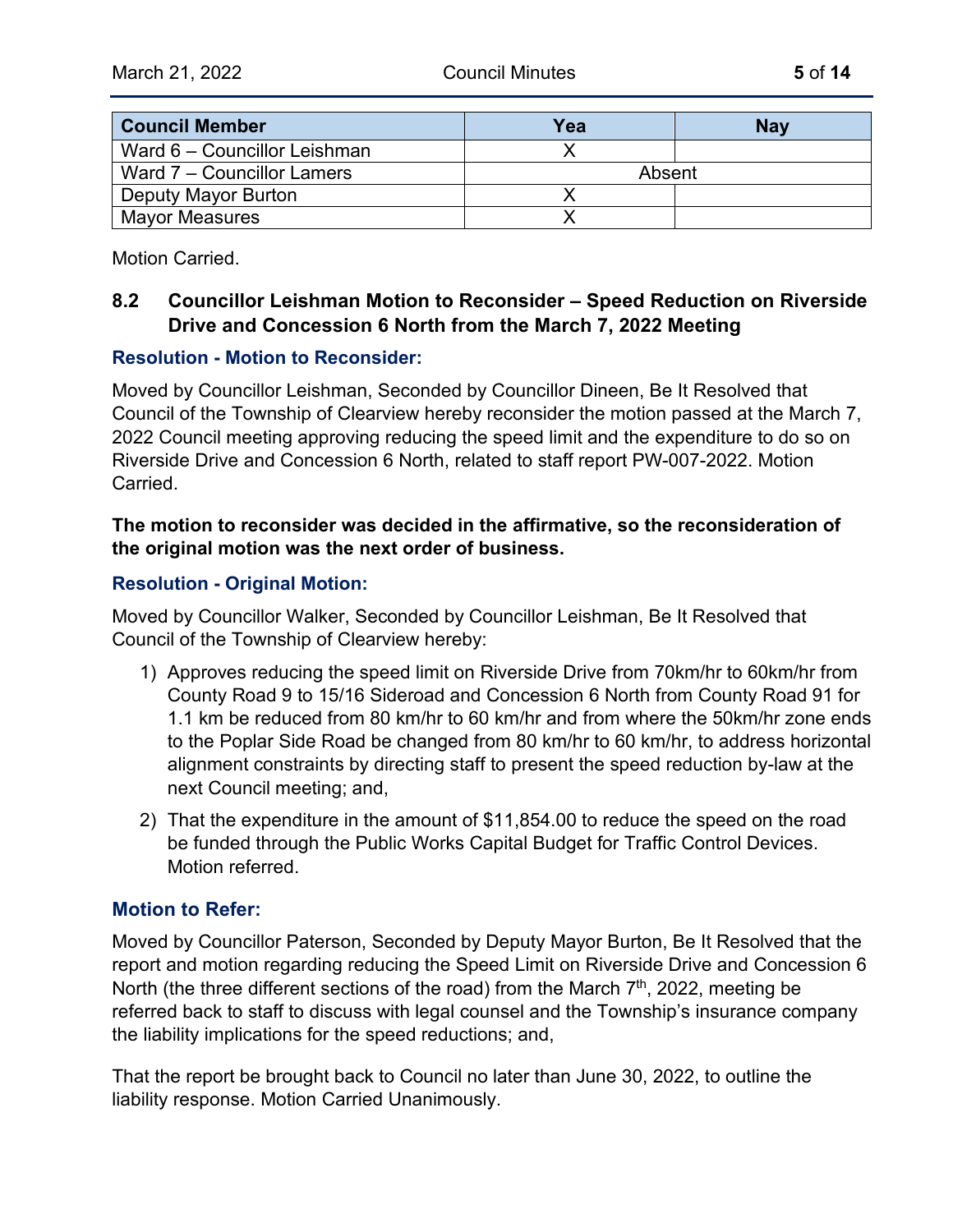## **9. Communications from the Mayor**

### **9.1 Closed Session Report**

No report provided.

### **9.2 Borden Canadian Armed Forces Day & Air Show – Sponsorship Request**

#### **Resolution:**

Moved by Deputy Mayor Burton, Seconded by Councillor Leishman, Be It Resolved that Council of the Township of Clearview hereby approve funding in the amount of \$2,000 + HST to be a supporting sponsor private for the Borden Canadian Armed Forces Day and Air Show scheduled for June 18-19, 2022; and,

That the amount be funded from Council's Public Relations fund. Motion Carried.

## **9.3 NVCA Board Highlights – February 2022**

Councillor Paterson provided an update on the NVCA advising that he is still planning to bring a report to Council requesting a workshop to discuss/decide what discretionary services the Township will support from the NVCA to form the parts of the Memorandum of Understanding for funding.

There is also a side project forming regarding the Mad River Restoration, which is aimed to look at features of the Mad River and the problem areas.

Additionally, there is a motion being presented to the NVCA Board to reduce the number of meetings.

## **9.4 Green Shirt Day for Organ Donor Awareness & Registration – Proclamation & Flag Raising**

#### **Resolution:**

Moved by Councillor Broderick, Seconded by Councillor Dineen, Be It Resolved that Council of the Township of Clearview hereby request that the Mayor proclaim the month of April as Organ Donor Awareness and Registration month, and specifically April  $7<sup>th</sup>$ , 2022 as Green Shirt Day in honour of the Logan Boulet Effect and to remember the Humboldt Broncos Bus Tragedy; and,

That a flag be raised at the Township of Clearview Emergency Hub. Motion Carried.

#### **Resolution:**

Moved by Councillor Dineen, Seconded by Councillor Walker, Be It Resolved that Council of the Township of Clearview hereby receive Communications from the Mayor for information. Motion Carried.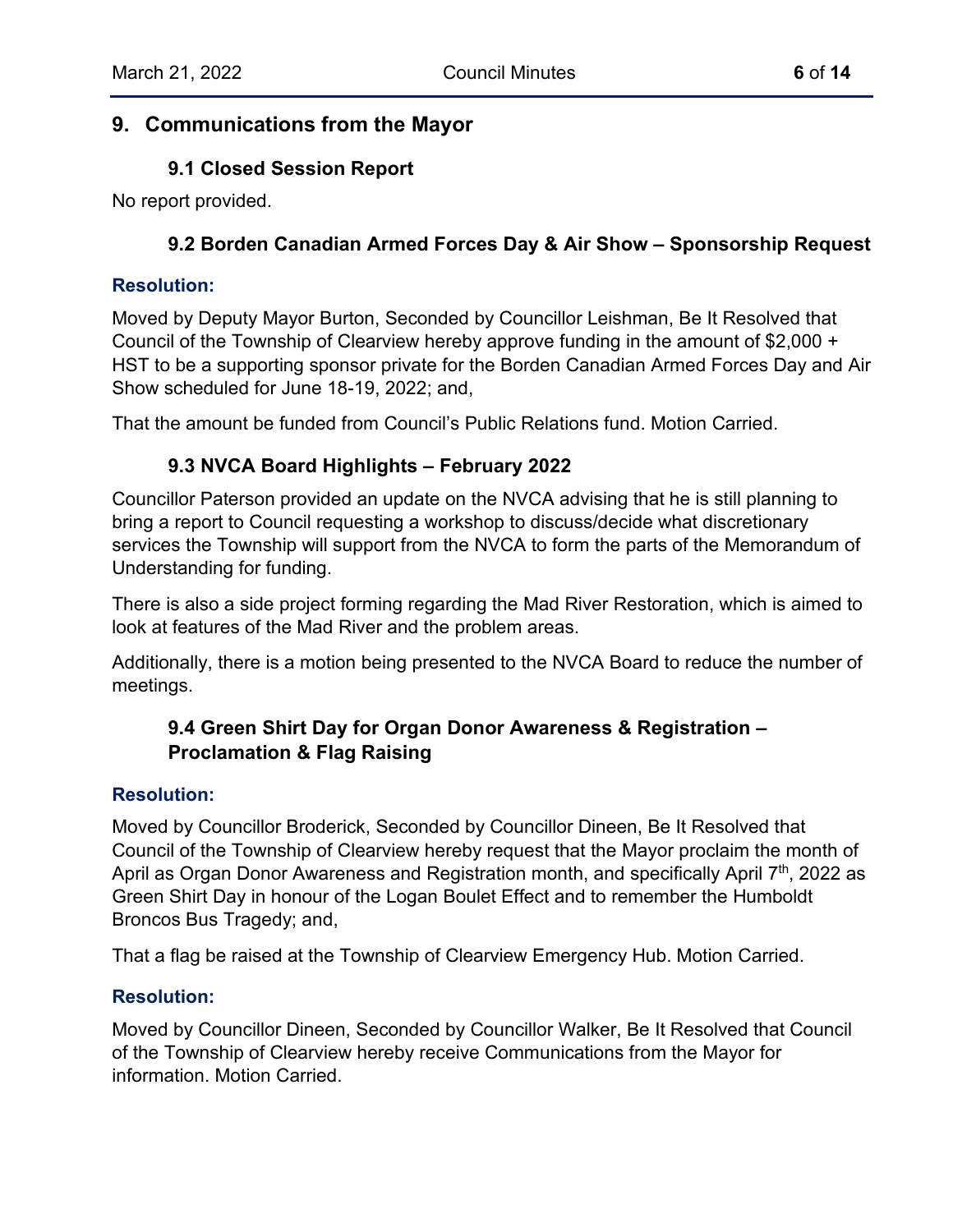## **10. County Reports & Information**

Deputy Mayor Burton advised that March 21<sup>st</sup> is International Day of the Forest, with the County of Simcoe celebrating the 100<sup>th</sup> Anniversary of the Simcoe County Forests. For 2022, the County was honoured as the forest capital.

Mayor Measures advised that he and CAO Ferguson met with the County's Economic Development staff to discuss the closure of the Peace Naturals campus in Stayner and to receive information to provide employees and potential possibilities for the campus.

## **11. Council Reports & Community Announcements**

## **11.1 Ward Reports**

#### **Councillor Dineen**

- Nottawa Hall has a scrap metal drive starting this week
- April  $6<sup>th</sup>$  there is evening registration for Nottawa Minor Fastball at the Hall
- Nottawa Hall's Craft Beer, Wine and Cider Festival is scheduled for April 23<sup>rd</sup> with \$20 admission fee to attend

#### **Councillor Walker**

- On March 12<sup>th</sup> he brough greetings on behalf of the Township at the groundbreaking for the new Habitat for Humanity home at 219 John Street
- Watched the March 16<sup>th</sup> Locke Avenue Public Information Session
- Advised that the Stayner Siskins are in Round 2 of the playoffs

At this time the Mayor had technical difficulties with the zoom meeting. Deputy Mayor Burton took over as Chair of the meeting.

#### **Councillor Broderick**

- On March 3<sup>rd</sup> attended the Creemore BIA Meeting
- March 12<sup>th</sup> attended the Habitat for Humanity groundbreaking ceremony in Stayner

Mayor Measures rejoined the zoom meeting and the Chair was returned to him.

#### **Deputy Mayor Burton**

- Thanked the Mayor, Councillor Broderick and Fire Chief Payment for attending the flag raising for Scouts and Girl Guides
- Thanked Council for their financial support to the Station on the Green for their security system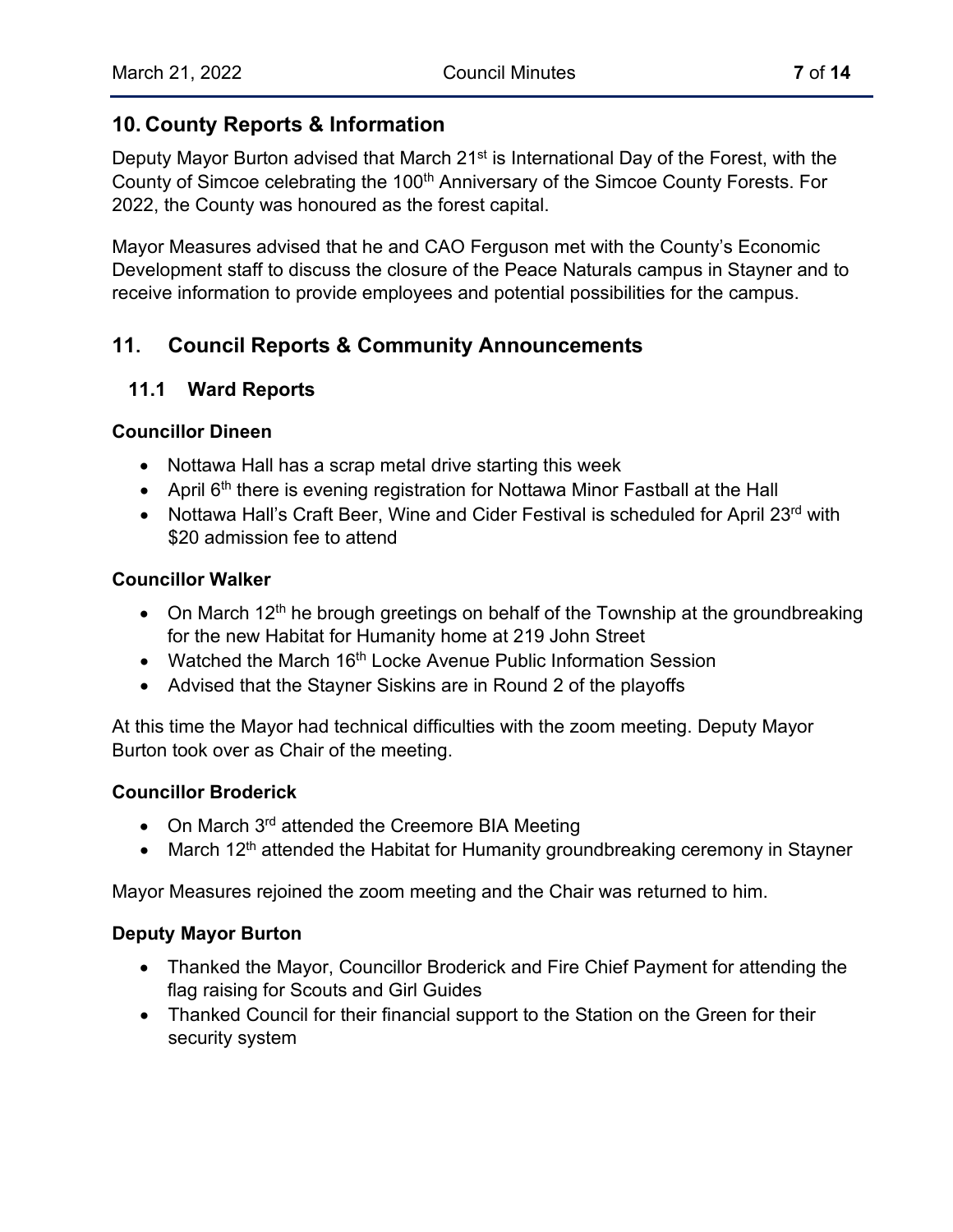#### **Councillor Leishman**

- Attended the Library Board meeting and the Clearview Chamber of Commerce AGM where they voted in their new executive
- Has received correspondence from residents on Concession 12 worried that the Peace Naturals property could turn into industrial or be abandoned

## **12. Department Reports and By-laws**

#### **Community Services**

#### **CS-007-2022 Draft Plan of Subdivision Extension – 209 Margaret Street, Stayner**

#### **Resolution:**

Moved by Councillor Broderick, Seconded by Councillor Dineen, Be It Resolved that Council of the Township of Clearview hereby:

- 1) Receive report CS-007-2022 (Draft Plan of Subdivision Extension) dated March 21, 2022; and,
- 2) That Council support the recommendation of the Community Services Department to extend the Draft Plan of Subdivision for File 2017-068-SD, property known as 209 Margaret Street, Stayner, for an additional five (5) year period, with the new lapse date being March 21, 2027. Motion Carried.

#### **CS-010-2022 Committee of Adjustment February Report**

#### **Resolution:**

Moved by Deputy Mayor Burton, Seconded by Councillor Leishman, Be It Resolved that Council of the Township of Clearview hereby:

1) Receive report CS-010-2022 (COA February Report) dated March 21, 2022, for information. Motion Carried.

#### **CS-012-2022 Building Department Activities Report – 2021 Year End**

#### **Resolution:**

Moved by Councillor Broderick, Seconded by Councillor Leishman, Be It Resolved that Council of the Township of Clearview hereby:

1) Receive report CS-012-2022 (Building Department Activities Report – 2021 Year End) dated March 21, 2022, for information. Motion Carried.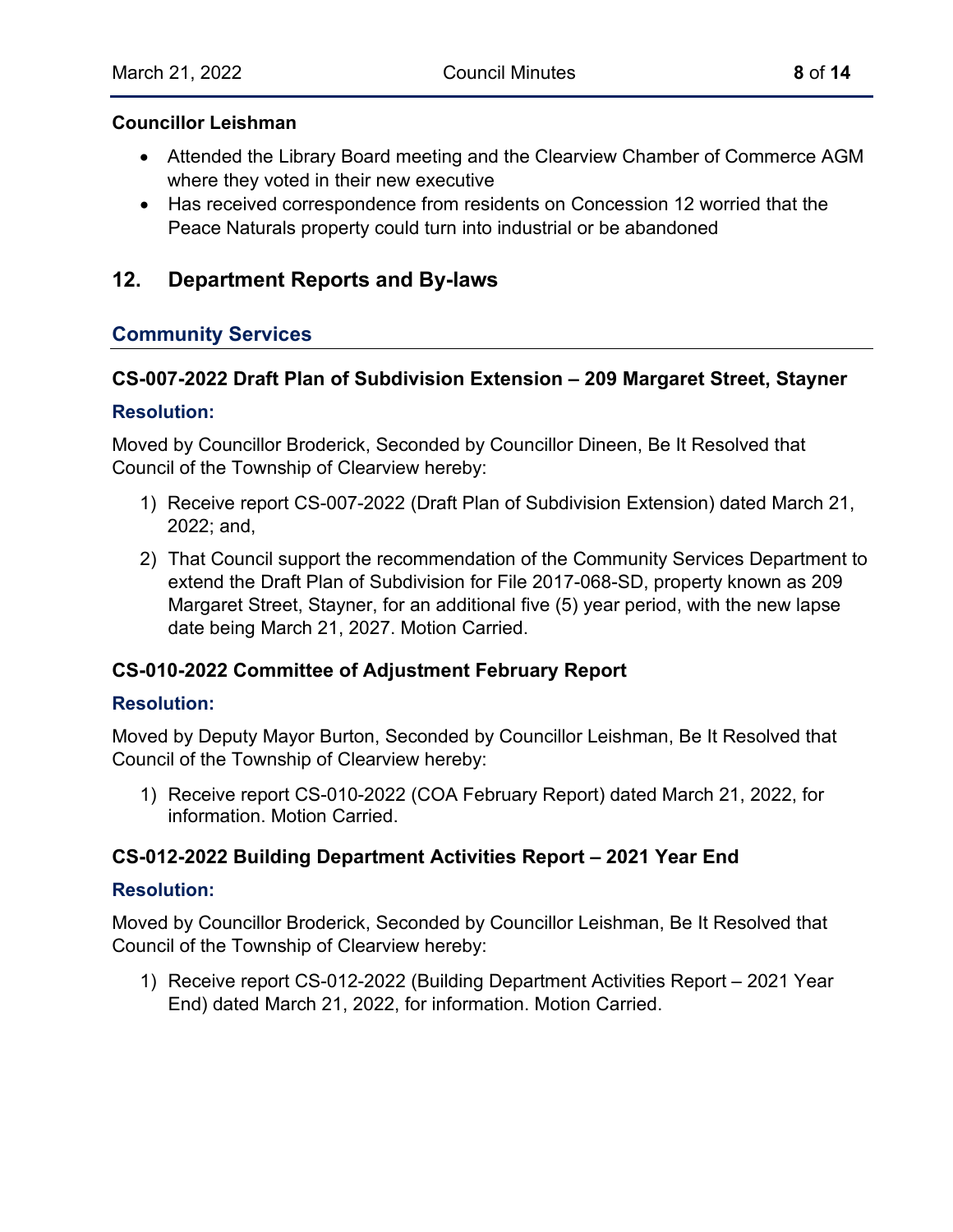## **CS-013-2022 Assignment and Assumption Agreement – Ridgeview Subdivision**

#### **Resolution:**

Moved by Councillor Walker, Seconded by Councillor Broderick, Be It Resolved that Council of the Township of Clearview hereby:

- 1) Receive report CS-013-2022 (Assignment and Assumption Agreement Ridgeview Subdivision) dated March 21, 2022; and,
- 2) Approves By-law 22-20 authorizing the Mayor and Clerk to execute and acknowledge the Assignment and Assumption Agreement for the Ridgeview Subdivision. Motion Carried.

## **CS-015-2022 Request to Change Existing Street Name – Estates of Clearview**

#### **Resolution:**

Moved by Councillor Broderick, Seconded by Councillor Dineen, Be It Resolved that Council of the Township of Clearview hereby:

- 1) Receive report CS-015-2022 (Request to Change Existing Street Name Estates of Clearview) dated March 21, 2022; and,
- 2) Approves the renaming of the southern portion of Prescott Drive to McKenzie Drive (from between Breton Street, east to Grand Trunk Road) for the Estates of Clearview Subdivision, File No. 2004-011-SD on lands described as Part of Lot 25, Concession 1, former Nottawasaga and located at 6934 & 7044 Highway 26 in Stayner. Motion Carried.

## **Parks, Culture and Recreation**

#### **PCR-003-2022 Updated Parks, Culture & Recreation User Fees**

#### **Resolution:**

Moved by Councillor Walker, Seconded by Councillor Broderick, Be It Resolved that Council of the Township of Clearview hereby:

- 1) Receive report PCR-003-2022 (Updated Parks, Culture & Recreation User Fees) dated March 21, 2022; and,
- 2) That Council approve the proposed user fees for Parks, Culture and Recreation effective May 1, 2022 to April 30, 2023; and,
- 3) That Schedule J of the Township's Fees and Charges By-law 17-110 be amended to reflect these updated fees. Motion Carried.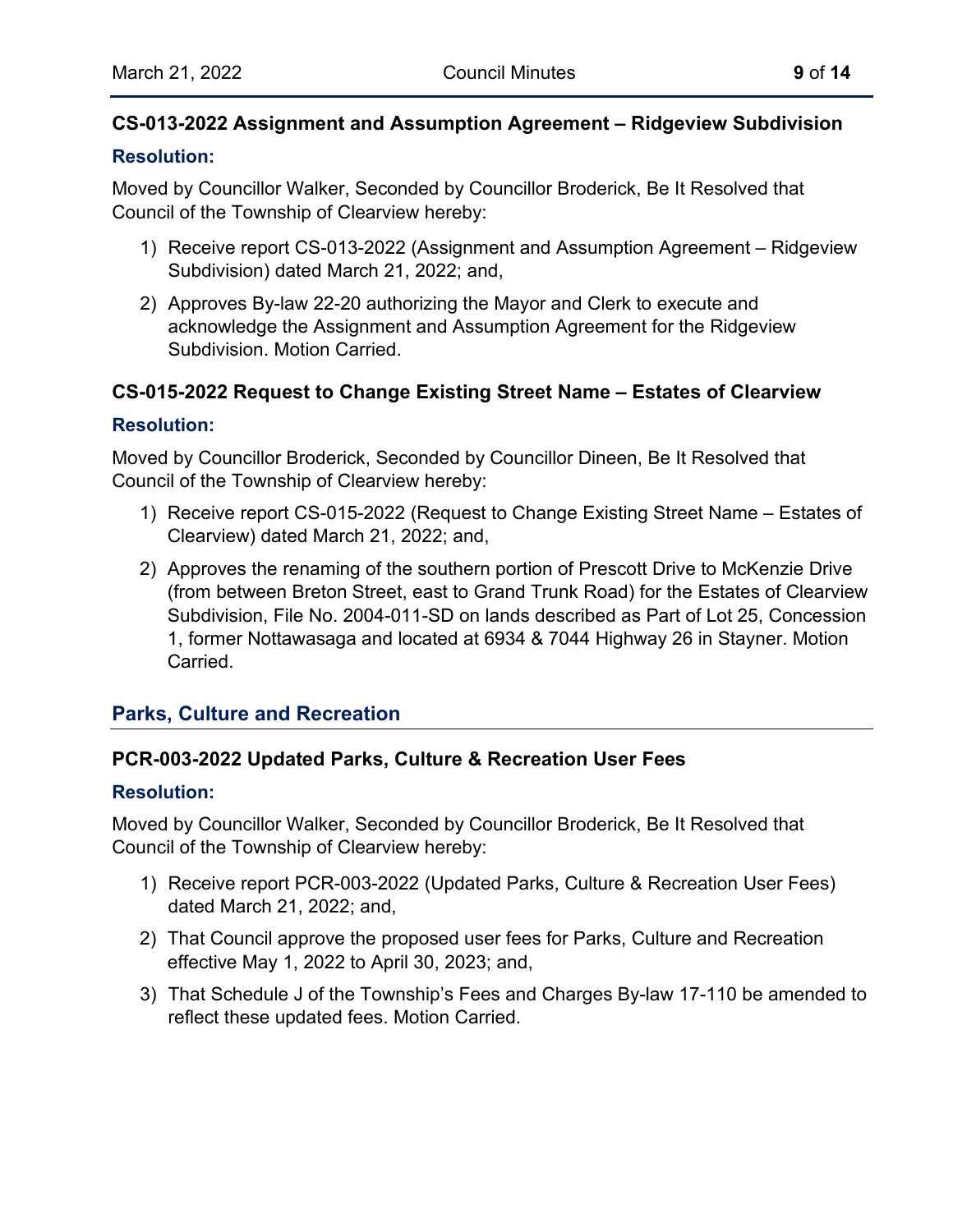## **PCR-004-2022 Clearview Culture & Sports Hall of Fame – Councillor Appointees**

#### **Resolution:**

Moved by Deputy Mayor Burton, Seconded by Councillor Dineen, Be It Resolved that Council of the Township of Clearview hereby:

- 1) Receive report PCR-004-2022 (Clearview Culture & Sports Hall of Fame Councillor Appointees) dated March 21, 2022; and,
- 2) That Council appoint the following three Council members to work with staff to make the final selection:
	- Councillor Walker;
	- Councillor Dineen;
	- Councillor Broderick. Motion Carried.

## **Public Works**

## **PW-008-2022 Drinking Water Systems 2021 Summary Report**

#### **Resolution:**

Moved by Councillor Broderick, Seconded by Councillor Leishman, Be It Resolved that Council of the Township of Clearview hereby:

1) Receive report PW-008-2022 (Drinking Water Systems 2021 Summary Report) dated March 21, 2022, for information. Motion Carried.

#### **PW-009-2022 Street Sweeping Tender Award**

#### **Resolution:**

Moved by Councillor Dineen, Seconded by Councillor Walker, Be It Resolved that Council of the Township of Clearview hereby:

- 1) Receive report PW-009-2022 (Street Sweeping Tender Award) dated March 21, 2022; and,
- 2) Award tender for Street Sweeping to Glen's Sweeping Ltd. in the amount of \$61,349.96, including H.S.T. Motion Carried.

## **Legislative Services/Clerk**

## **LS-008-2022 Joint Compliance Audit Committee – 2022 Municipal & School Board Election**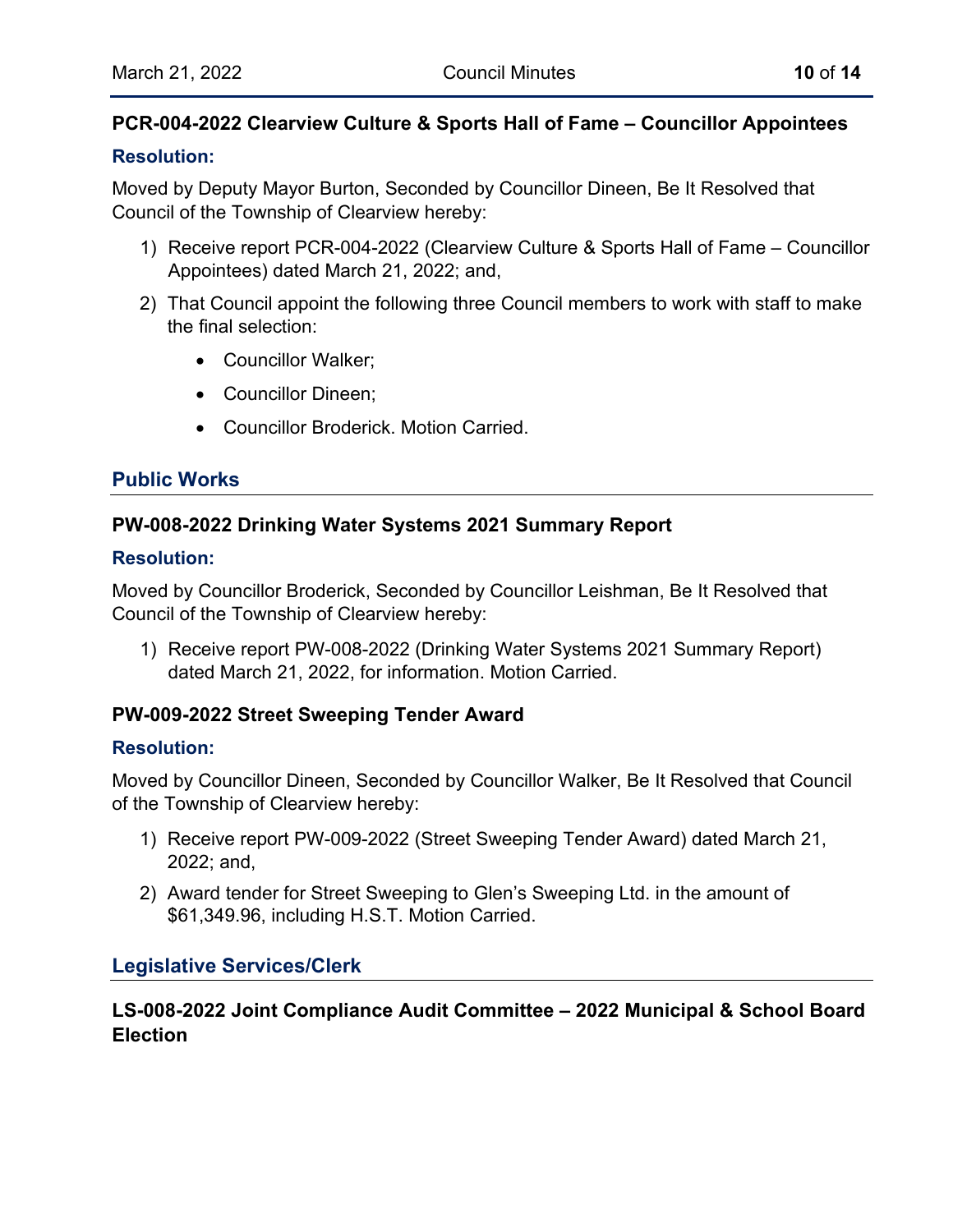#### **Resolution:**

Moved by Councillor Broderick, Seconded by Councillor Leishman, Be It Resolved that Council of the Township of Clearview hereby:

- 1) Receive Report LS-008-2022 (Joint Compliance Audit Committee 2022 Municipal & School Board Election) dated March 21, 2022; and,
- 2) That Council approve the Township of Clearview participating in the Joint Compliance Audit Committee facilitated and administered by the County of Simcoe for the 2022 Municipal & School Board Election; and,
- 3) That a by-law be presented to Council prior to October 1, 2022, to establish and appoint members to the Joint Compliance Audit Committee with participating municipalities within the County. Motion Carried.

## **LS-009-2022 Update to Youth Centre Advisory Committee Terms of Reference**

#### **Resolution:**

Moved by Deputy Mayor Burton, Seconded by Councillor Walker, Be It Resolved that Council of the Township of Clearview hereby:

- 1) Receive report LS-009-2022 (Update to Youth Centre Advisory Committee Terms of Reference) dated March 21, 2022; and,
- 2) That Council approve the new Terms of Reference for the Youth Advisory Committee as attached as Appendix A to this report; and,
- 3) That the new Terms of Reference are effective starting with the 2022-2026 term of Council. Motion Carried.

## **By-laws**

## **22-16 Amend By-law 21-89 Authorize Vote Counting Equipment & Alternative Voting Methods (2022 Election[\)](https://www.clearview.ca/sites/default/files/uploads/publications/22-16_by-law_explanatory_note_-_amend_by-law_21-89_alternative_voting_methods.pdf)**

#### **Resolution:**

Moved by Councillor Walker, Seconded by Councillor Dineen, Be It Resolved that By-law 22-16 being a by-law to amend By-law 21-89 which authorizes Voting and Vote-Counting Equipment and Alternative Voting Methods for the 2022 Municipal and School Board Election, be presented and read a first, second and third time and finally passed this 21<sup>st</sup> day of March, 2022. Motion Carried.

#### **22-17 Prescribe Rate of Speed (Concession 10 Nottawasaga)**

#### **Resolution:**

Moved by Councillor Paterson, Seconded by Councillor Dineen, Be It Resolved that By-law 22-17, being a by-law that prescribes a rate of speed for motor vehicles driven on certain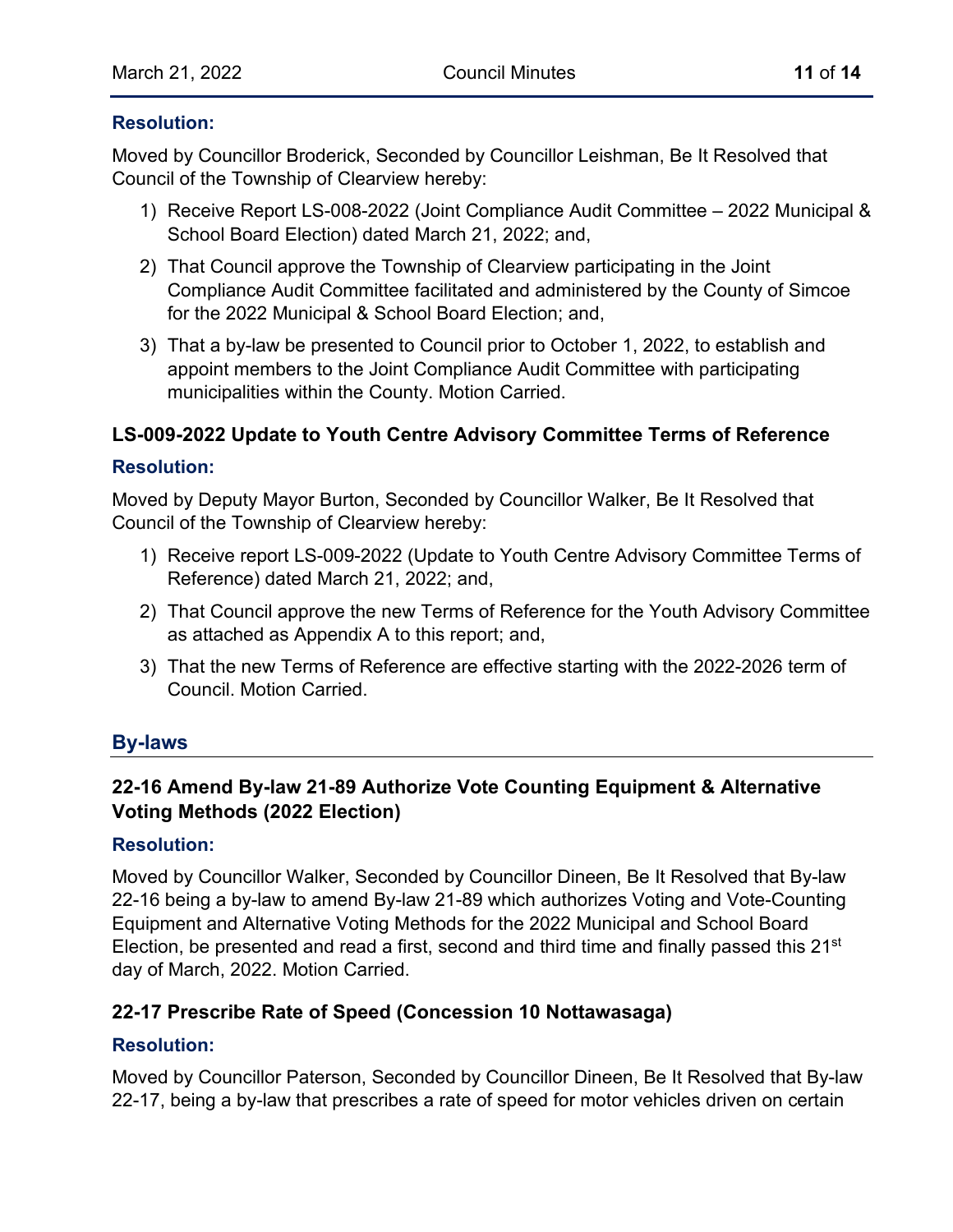public highways (Concession 10 Nottawasaga), be presented and read a first, second and third time and finally passed this 21<sup>st</sup> day of March, 2022. Motion referred.

#### **Motion to Refer:**

Moved by Deputy Mayor Burton, Seconded by Councillor Walker, Be It Resolved that Bylaw 22-17 to prescribe a rate of speed on Concession 10 Nottawasaga (speed reduction) be referred back to staff to discuss with legal counsel and the Township's insurance company the liability implications for the speed reduction; and,

That the report be brought back to Council no later than June 30, 2022, to outline the liability response. Motion Carried.

## **22-18 Prescribe Rate of Speed (Fairgrounds Road)**

Resolution was passed under Item 8.1 to refer the decision back to staff for a legal opinion. By-law was subsequently referred back to staff as well.

#### **22-19 Prescribe Rate of Speed (Riverside Drive and Concession 6 North Nottawasaga)**

Resolution was passed under Item 8.1 to refer the decision back to staff for a legal opinion. By-law was subsequently referred back to staff as well.

## **22-20 Assignment and Assumption Agreement (Ridgeview Subdivision)**

#### **Resolution:**

Moved by Councillor Broderick, Seconded by Councillor Walker, Be It Resolved that By-law 22-20, being a by-law to enter into an Assignment and Assumption Agreement for the Ridgeview Subdivision, be presented and read a first, second and third time and finally passed this 21<sup>st</sup> day of March, 2022. Motion Carried.

## **22-21 Amend Fees & Charges By-law 17-110 (Schedule J - Parks & Recreation User Fees)**

#### **Resolution:**

Moved by Councillor Walker, Seconded by Councillor Leishman, Be It Resolved that By-law 22-21, being a by-law to amend Fees & Charges By-law 17-110 to update Parks & Recreation user fees under Schedule J, be presented and read a first, second and third time and finally passed this 21<sup>st</sup> day of March, 2022. Motion Carried.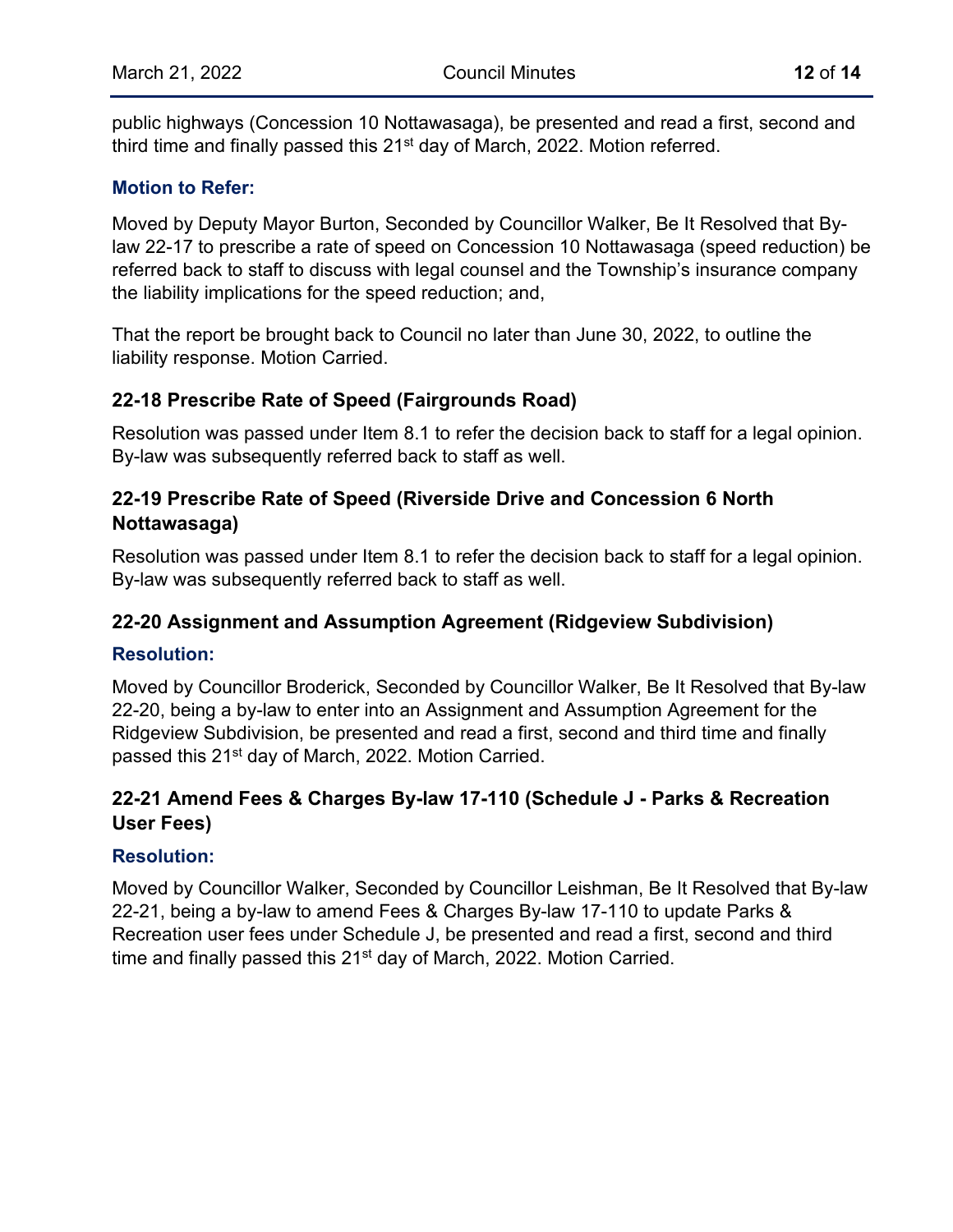## **22-23 Enabling Accessibility Fund Grant Agreement (ESDC)**

## **Resolution:**

Moved by Councillor Dineen, Seconded by Deputy Mayor Burton, Be It Resolved that Bylaw 22-23, being a by-law to authorize entering into a Grant Agreement for the Enabling Accessibility Fund with Her Majesty the Queen in Right of Canada represented by the Minister of Employment and Social Development Canada, be presented and read a first, second and third time and finally passed this 21<sup>st</sup> day of March, 2022. Motion Carried.

## **13. Notice of Motion/New Business**

## **Councillor McKechnie – Concession 10 South & 17/18 Sideroad Solutions for Drifting Snow**

(Motion to be debated and voted on at the April 11, 2022 Meeting)

#### **Recommendation:**

Whereas the area of Concession 10 South and 17/18 Sideroad is prone to blowing snow resulting in snow drifts; and,

Whereas Devils Glen Ski Resort has a parking lot and condominiums that are accessed off Concession 10 South;

Therefore, Be It Resolved that the Council of the Township of Clearview direct Staff to investigate and bring a report back to Council outlining possible solutions (with costs) to reduce the impact of the blowing and drifting snow on this section of road.

## **14. By-Law to Confirm Proceedings of Council Meeting**

## **Resolution:**

Moved by Councillor Dineen, Seconded by Councillor Leishman, Be It Resolved that By-Law 22-22, being a by-law to confirm the proceedings of the March 21, 2022 Council Meeting, be presented and read a first, second and third time and finally passed this 21<sup>st</sup> day of March, 2022. Motion Carried.

## **16. Motion to Adjourn**

#### **Resolution:**

Moved by Councillor Dineen, Seconded by Deputy Mayor Burton, Be It Resolved, that the Council Meeting be adjourned at 9:04 p.m. Motion Carried.